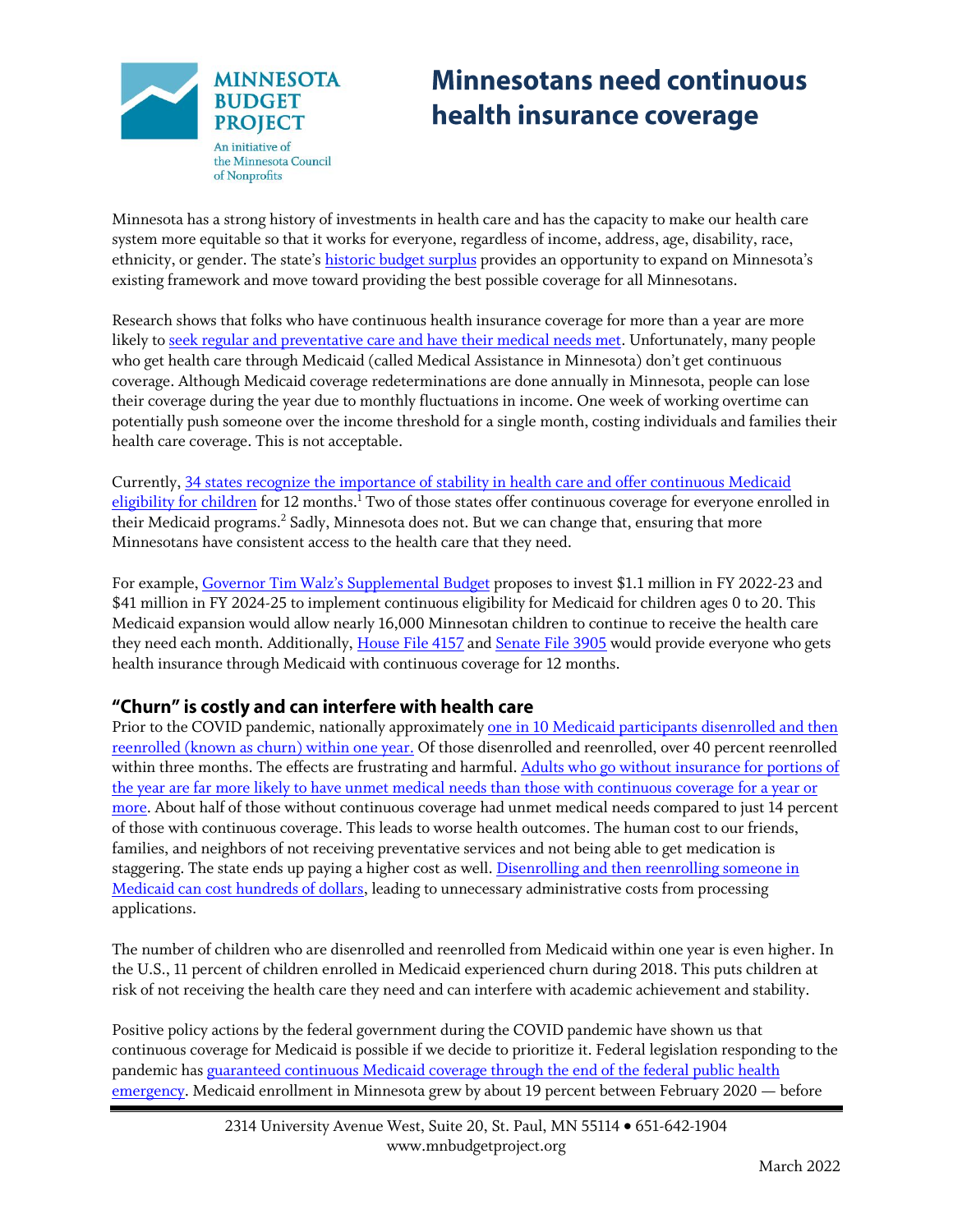the pandemic hit and the public health emergency was declared — and August 2021. At the same time, the number of monthly applications *fell* by about 29 percent.<sup>3</sup> Over the past two years, the harmful cycle of churn has been broken, resulting in fewer people unnecessarily losing their health care coverage. This means more Minnesotans got the care they needed.

The [public health emergency is expected to be extended at least through July 2022,](https://www.kff.org/policy-watch/without-build-back-better-will-the-end-of-the-public-health-emergency-leave-even-more-people-uninsured/) meaning folks may begin losing their health insurance coverage as soon as this coming August. States, including Minnesota, must be intentional when they start processing renewals again so that people don't lose their health care due to challenges in getting documentation and completing paperwork, address changes, homelessness, or temporary income changes. House File 4157 and Senate File 3905 would reduce the number of people who lose their coverage because they didn't receive their renewal notices by requiring DHS to attempt to contact folks whose mail is returned.

## Medicaid benefits kids far beyond childhood

Medicaid coverage strengthens the health, safety, and financial security of low-income and elderly folks and people with disabilities. This is especially true for the over 600,000 children who have health care coverage through Medicaid in Minnesota.<sup>4</sup> Medicaid coverage results in healthier infants and a decrease in child [mortality rates.](https://www.kff.org/report-section/medicaid-initiatives-to-improve-maternal-and-infant-health-and-address-racial-disparities-issue-brief/) The benefits are clear through adulthood; [children who receive health care coverage through](https://www.cbpp.org/research/health/medicaid-helps-schools-help-children)  [Medicaid:](https://www.cbpp.org/research/health/medicaid-helps-schools-help-children)

- perform better in school,
- miss fewer school days due to injury and illness,
- have better health later in life,
- are more likely to graduate from high school and college, and
- have higher earnings as working adults.

In addition, Medicaid pays for essential services that schools provide to children, such as vision, hearing, and developmental screenings. Medicaid also pays for medical supports that schools provide to children with disabilities, such as occupational and speech therapy.

[Kids also benefit from their parents having stable health care coverage.](https://www.cbpp.org/research/health/expanding-medicaid-for-parents-improves-coverage-and-health-for-both-parents-and) Nationally, children whose parents have health care coverage through Medicaid are 20 percentage points more likely to be insured themselves and are 29 percentage points more likely to have an annual well-child visit, which can help identify health conditions and ensure healthy child development. Stable health care coverage is good for the children, their families, and the larger community. When we lift children and families up and give them the support they need, we all do better.

## Continuous coverage is an equity issue

The Minnesotans facing the greatest barriers to health and economic security are also those most likely to be harmed by churn. Black, Indigenous, and People of Color (BIPOC) communities are disproportionately affected by churn because of [systemic racism;](https://www.epi.org/publication/preemption-in-the-midwest/) past policy choices and their continuing impact has limited their access to jobs with higher wages and benefits such as health insurance. [BIPOC households are](https://aspe.hhs.gov/sites/default/files/private/pdf/265366/medicaid-churning-ib.pdf) also more likely to have [monthly fluctuations in income,](https://aspe.hhs.gov/sites/default/files/private/pdf/265366/medicaid-churning-ib.pdf) making them more likely to have their health care coverage interrupted. The ongoing legacy of residential segregation means less access to health care facilities among BIPOC communities, making it harder to obtain health care. Lack of health insurance and access to health care leads to [higher rates of premature death among BIPOC folks because they are not able to get treatment](https://www.health.state.mn.us/data/economics/docs/coverage/mortality.pdf)  [for preventable and treatable conditions.](https://www.health.state.mn.us/data/economics/docs/coverage/mortality.pdf)

Medicaid is an important tool in combating health disparities in BIPOC communities by making health care accessible and affordable to families. In 2019, 51 percent of BIPOC Minnesotans received health care through